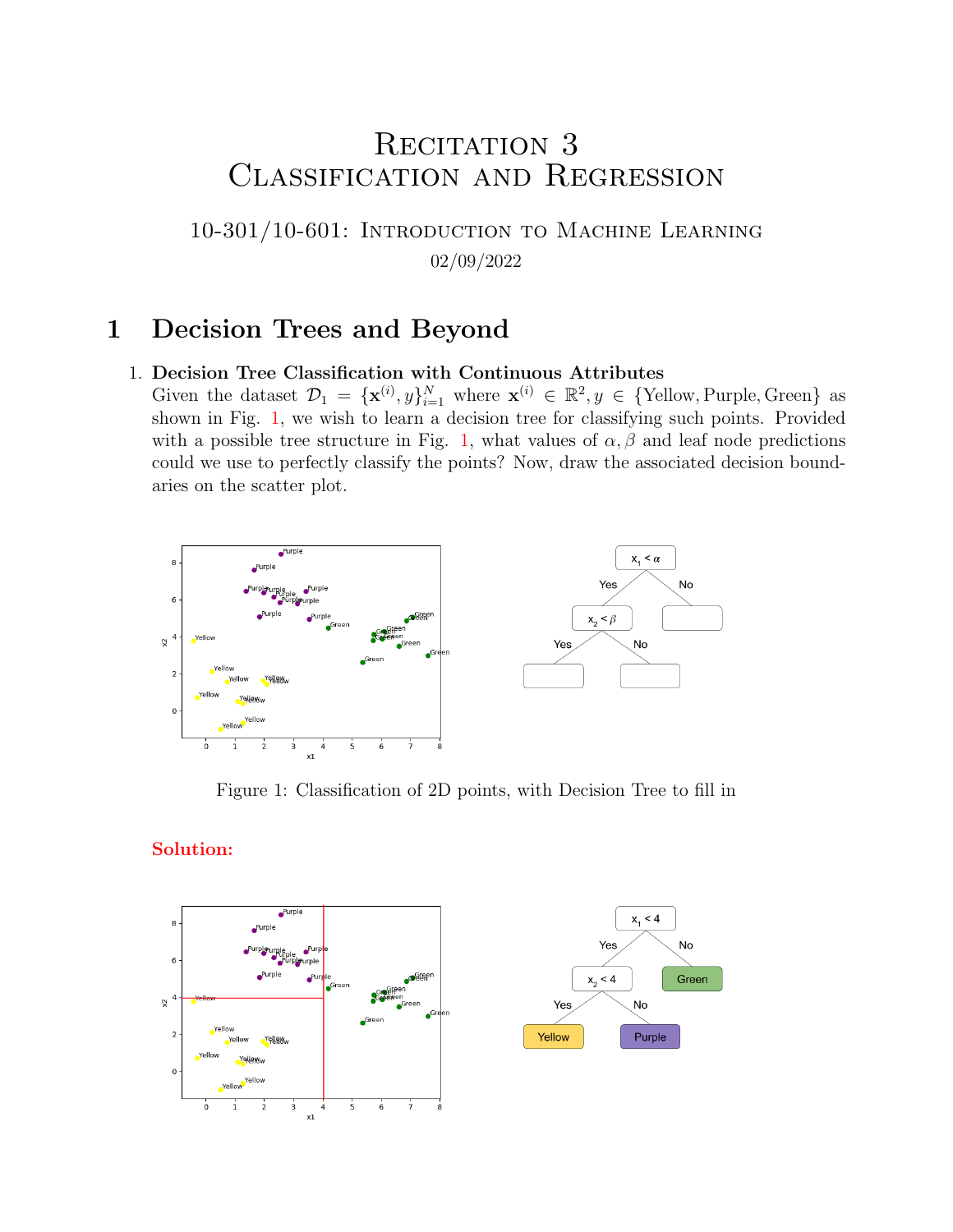Note how our decision tree actually creates partitions in the 2D space of points, and each partition is associated with one predicted class. If we had trees of larger maximum depth, we gain the ability to create even more fine-grained partitions of the feature space, resulting in greater flexibility of predictions.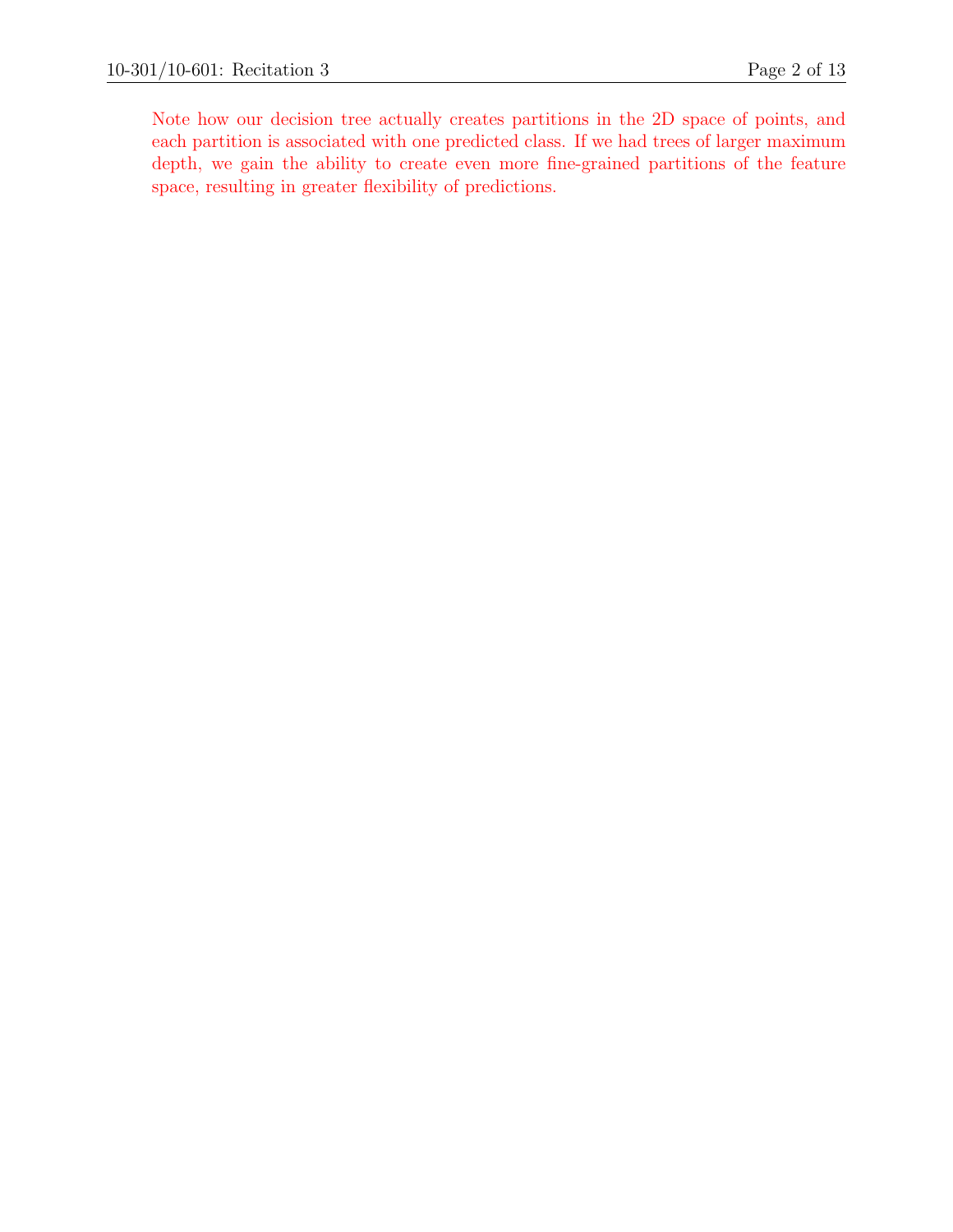#### Decision Tree Regression with Continuous Attributes

Now instead if we had dataset  $\mathcal{D}_2 = {\{\mathbf{x}^{(i)}, y\}}_{i=1}^N$  where  $\mathbf{x}^{(i)} \in \mathbb{R}^2, y \in \mathbb{R}$  as shown in Fig. [2,](#page-2-0) we wish to learn a decision tree for regression on such points. Using the same tree structure and values of  $\alpha$ ,  $\beta$  as before, what values should each leaf node predict to minimize the training Mean Squared Error (MSE) of our regression? Assume each leaf node just predicts a constant.

<span id="page-2-0"></span>

Figure 2: Regression on 2D points, with Decision Tree to fill in

#### Solution:



In this example we see how decision trees can be used for regressions too. Since we already know the splits, we partition up the feature space in the same way as before where each partition yields a single constant as a prediction. Instead of predicting a class, we want to predict a real number for each partition that will minimize our metric, MSE. The mean value of  $y$  in each partition will be the prediction that minimizes MSE.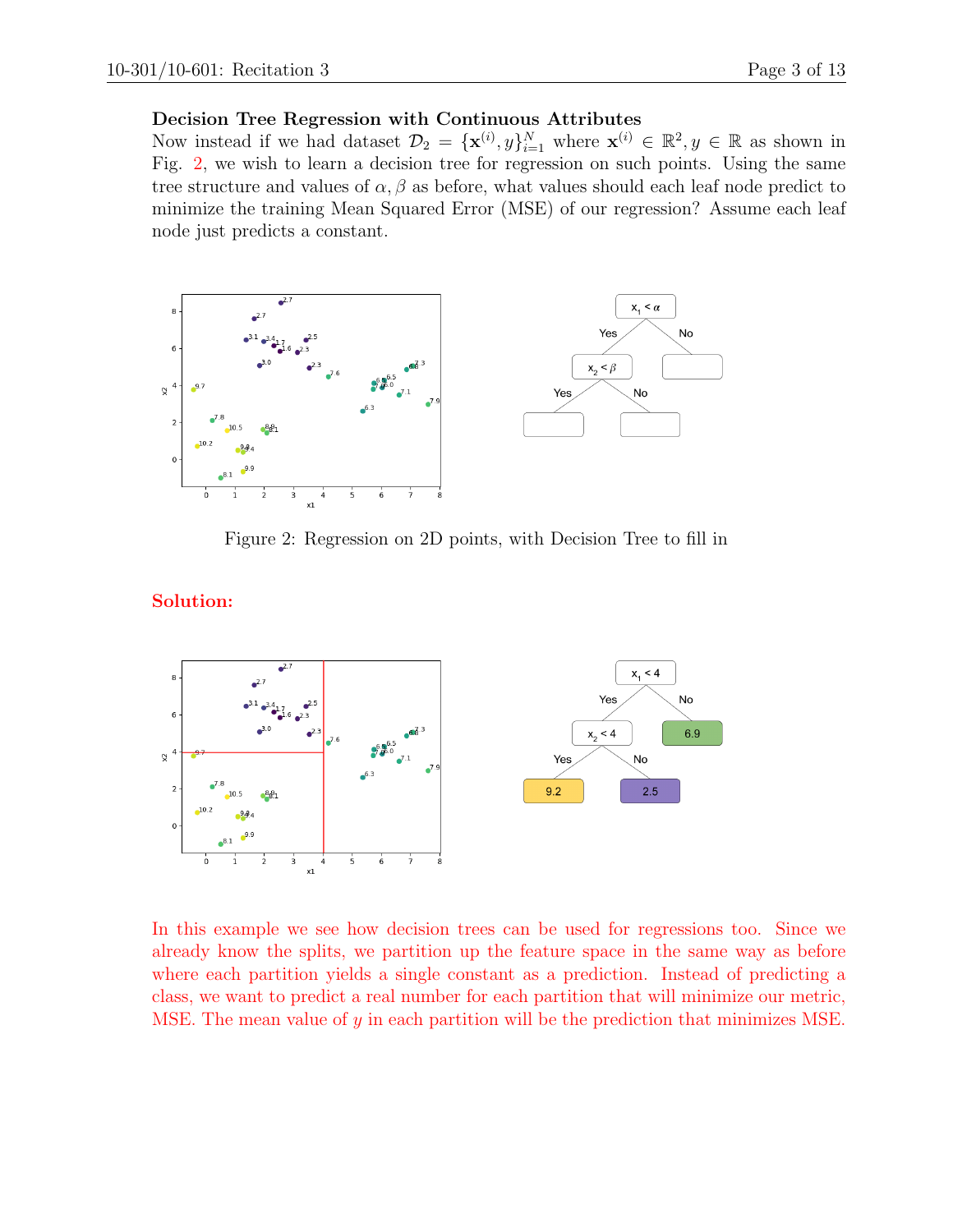## 2  $k$ -NN

#### 2.1 A Classification Example

Using the figure below, what would you categorize the green circle as with  $k = 3$ ?  $k = 5$ ?



Figure 3: From wiki

Example of  $k$ -NN classification. The test sample (green circle) should be classified either to the first class of blue squares or to the second class of red triangles.

If  $k = 3$  (solid line circle) it is assigned to the second class because there are 2 triangles and only 1 square inside the inner circle.

If  $k = 5$  (dashed line circle) it is assigned to the first class (3 squares vs. 2 triangles inside the outer circle).

#### 2.2  $k$ -NN for Regression

You want to predict a continuous variable Y with a continuous variable X. Having just learned  $k$ -NN, you are super eager to try it out for regression. Given the data below, draw the regression lines (what  $k$ -NN would predict Y to be for every X value if it was trained for the given data) for k-NN regression with  $k = 1$ , weighted  $k = 2$ , and unweighted  $k = 2$ . For weighted  $k = 2$ , take the weighted average of the two nearest points. For unweighted  $k = 2$ , take the unweighted average of the two nearest points. (Note: the points are equidistant along the x-axis)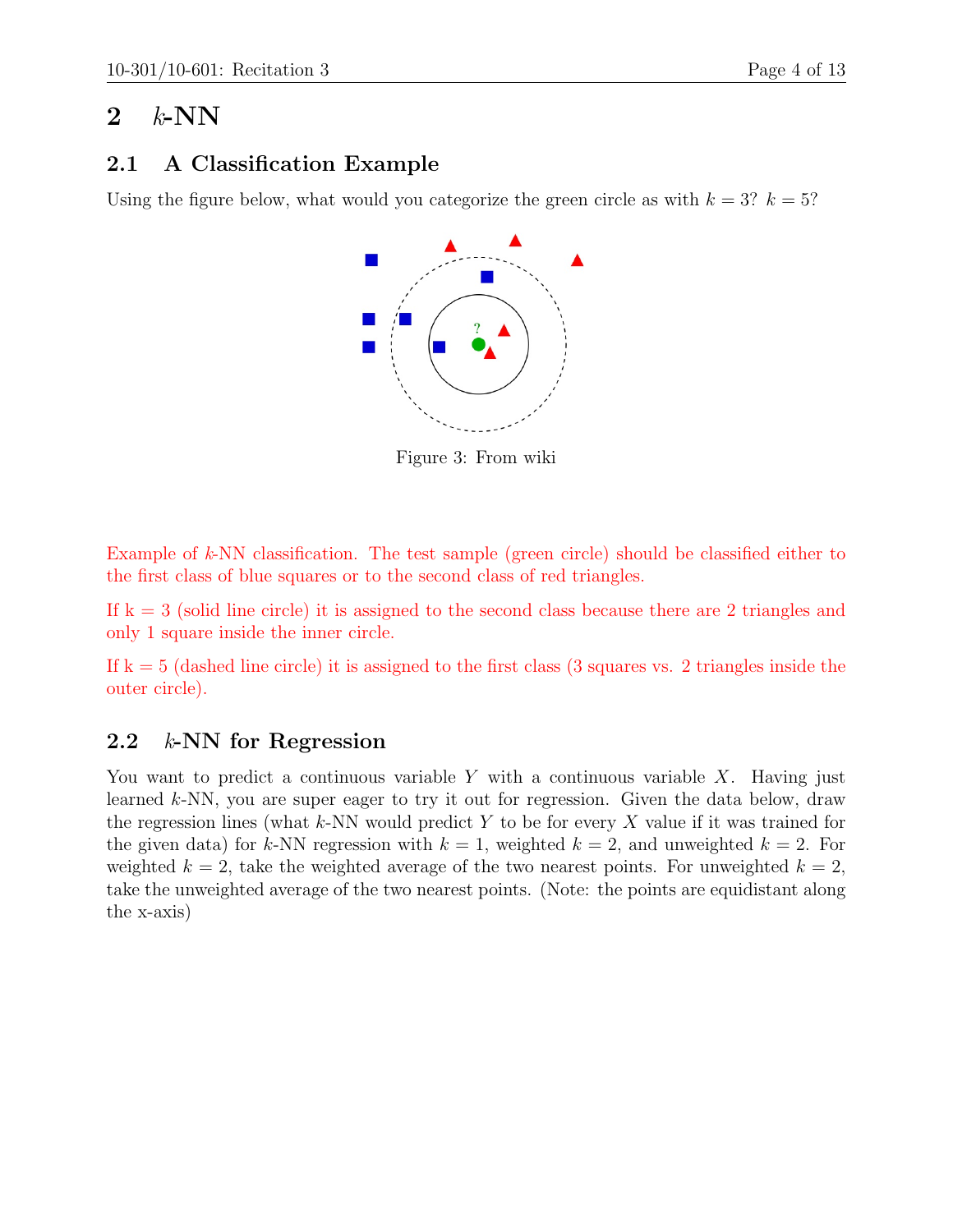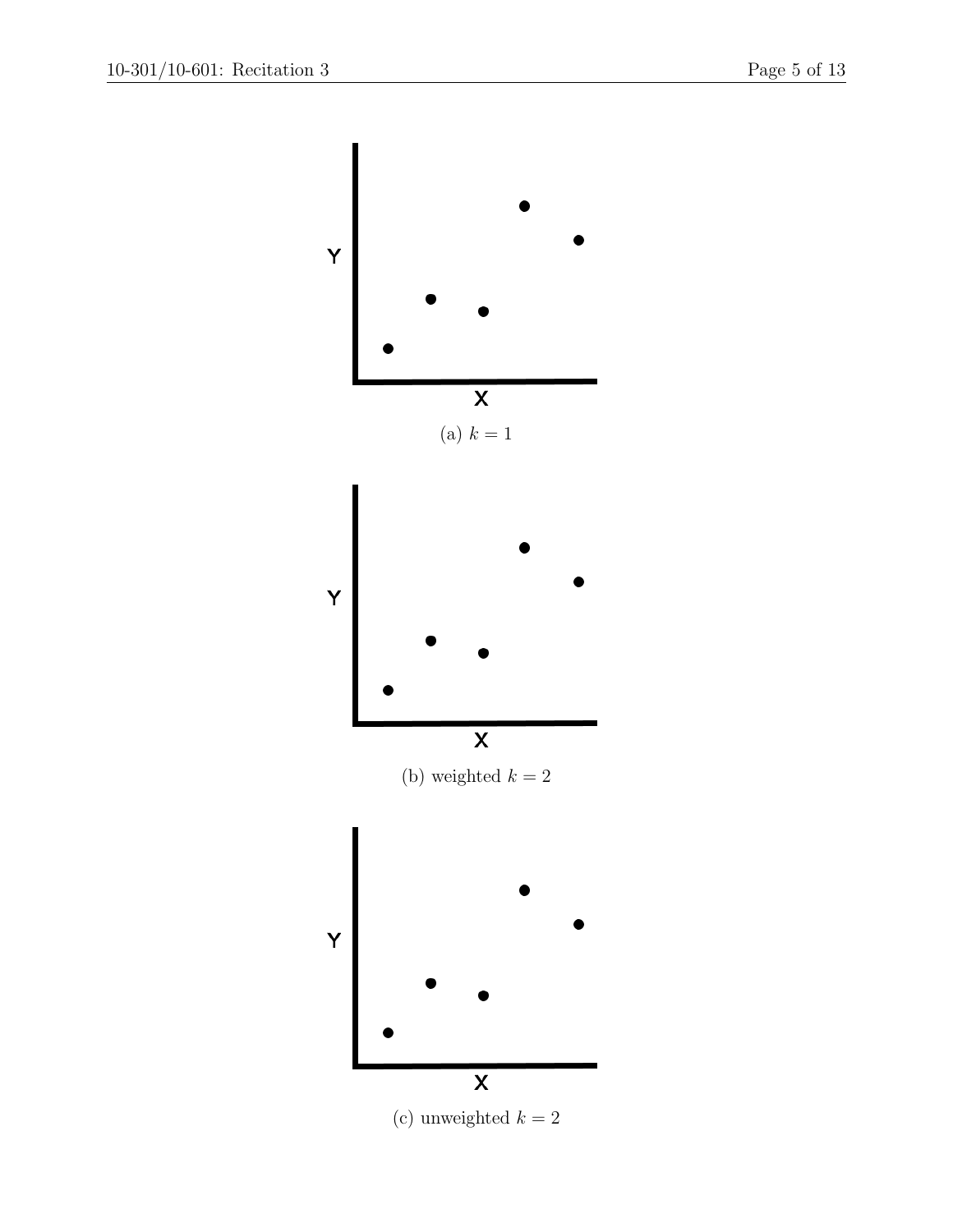### SOLUTION:

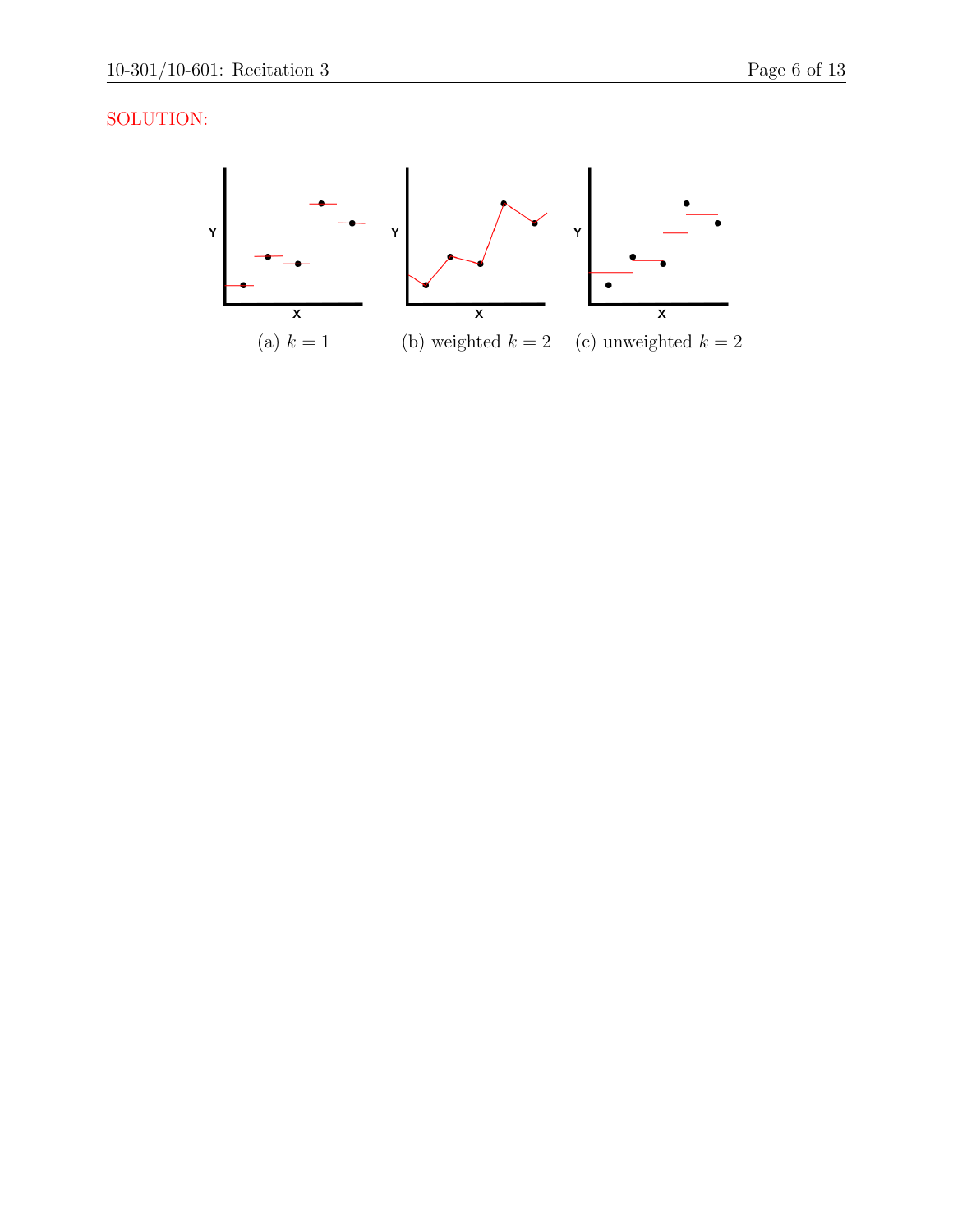## 3 Linear Regression

#### 3.1 Defining the Objective Function

- 1. What does an objective function  $J(\theta)$  do ? A function to measure how "good" the linear model is
- 2. What are some properties of this function?
	- Should be differentiable
	- Preferably convex
- 3. What are some examples?
	- Mean Squared Error  $\frac{1}{N} \sum_{i=1}^{N} e_i^2$
	- Mean Absolute Error:  $\frac{1}{N} \sum_{i=1}^{N} |e_i|$

### 3.2 Solving Linear Regression using Gradient Descent

|  |  | ${\bf x}^{(1)}$ ${\bf x}^{(2)}$ ${\bf x}^{(3)}$ ${\bf x}^{(4)}$ ${\bf x}^{(5)}$ |  |
|--|--|---------------------------------------------------------------------------------|--|
|  |  | $x_1$ 1.0 2.0 3.0 4.0 5.0                                                       |  |
|  |  | $x_2$ -2.0 -5.0 -6.0 -8.0 -11.0                                                 |  |
|  |  | $x_3$ 3.0 8.0 9.0 12.0 14.0                                                     |  |
|  |  | $y = 2.0$ 4.0 7.0 8.0 11.0                                                      |  |

Now, we want to implement the gradient descent method.

Assuming that  $\alpha = 0.1$  and w has been initialized to  $[0, 0, 0]^T$ , perform one iteration of gradient descent: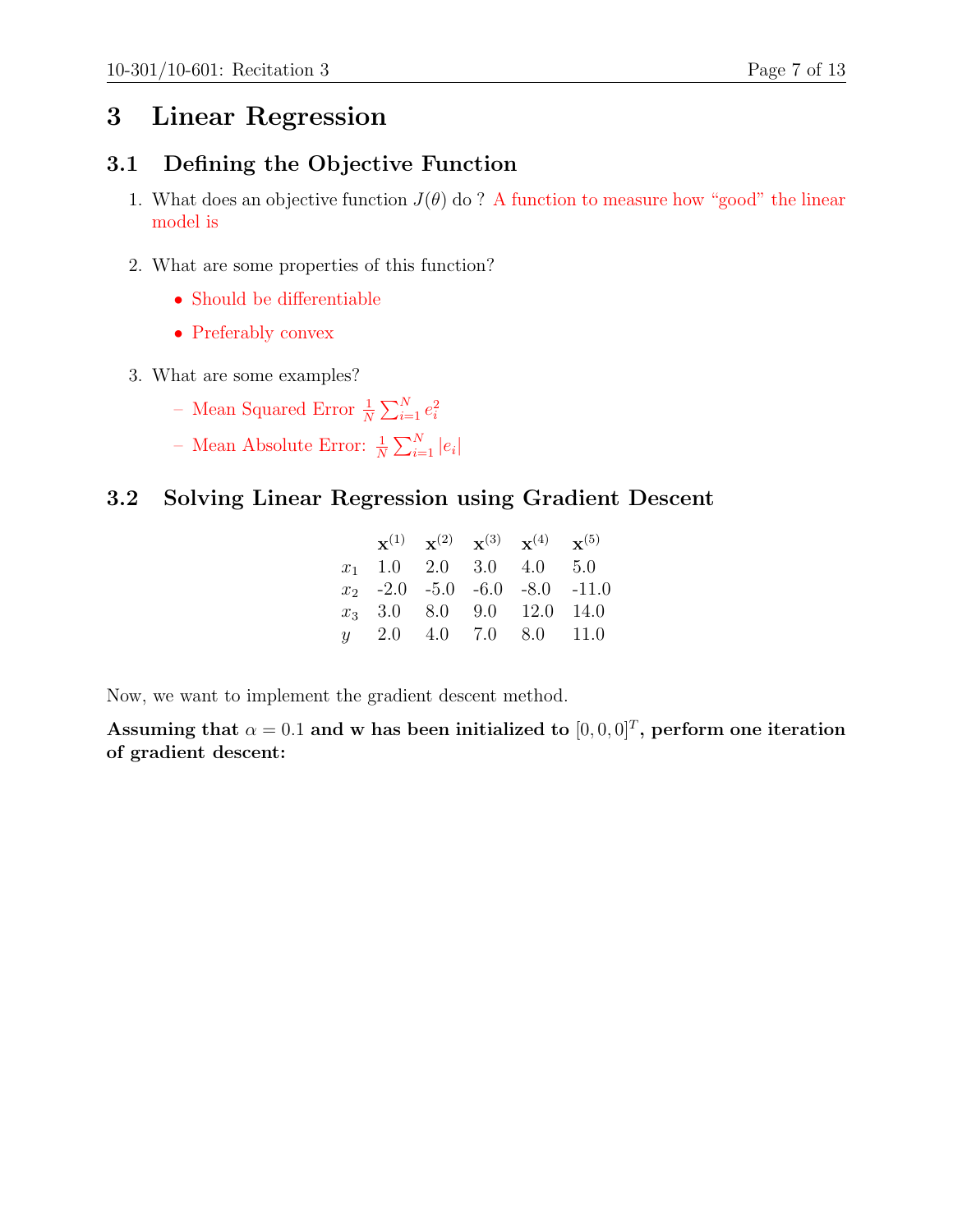1. What is the gradient of the objective function ,  $J(\theta),$  w.r.t  $\theta\colon\,\nabla_{\theta}J(\theta)$ 

$$
\frac{dJ(\theta)}{d\theta_k} = \frac{1}{5} \sum_{i=1}^{5} -2x_k^{(i)}(y^{(i)} - \sum_{j=0}^{3} \theta_j x_j^{(i)})
$$
\n
$$
\nabla_{\theta} J(\theta) = \begin{pmatrix}\n\frac{dJ(\theta)}{d\theta_0} \\
\frac{dJ(\theta)}{d\theta_2} \\
\frac{dJ(\theta)}{d\theta_3}\n\end{pmatrix}
$$
\n
$$
= \begin{pmatrix}\n\frac{1}{5} \sum_{i=1}^{5} -2x_0^{(i)}(y^{(i)} - \sum_{j=0}^{3} \theta_j x_j^{(i)}) \\
\frac{1}{5} \sum_{i=1}^{5} -2x_1^{(i)}(y^{(i)} - \sum_{j=0}^{3} \theta_j x_j^{(i)}) \\
\frac{1}{5} \sum_{i=1}^{5} -2x_2^{(i)}(y^{(i)} - \sum_{j=0}^{3} \theta_j x_j^{(i)}) \\
\frac{1}{5} \sum_{i=1}^{5} -2x_2^{(i)}(y^{(i)} - \sum_{j=0}^{3} \theta_j x_j^{(i)}) \\
\frac{1}{5} \sum_{i=1}^{5} -2x_3^{(i)}(y^{(i)} - \sum_{j=0}^{3} \theta_j x_j^{(i)})\n\end{pmatrix}
$$

2. How do we carry out the update rule?

We initialize:

$$
\theta = \begin{pmatrix} 0 \\ 0 \\ 0 \\ 0 \end{pmatrix}
$$

Follow the update rule:

$$
\theta^{(k+1)} = \theta^{(k)} - \underbrace{\alpha}_{\text{``Cross-validated''}} \nabla_{\theta | \theta = \theta^{(k)}} J(\theta)
$$

, where  $k=0$  here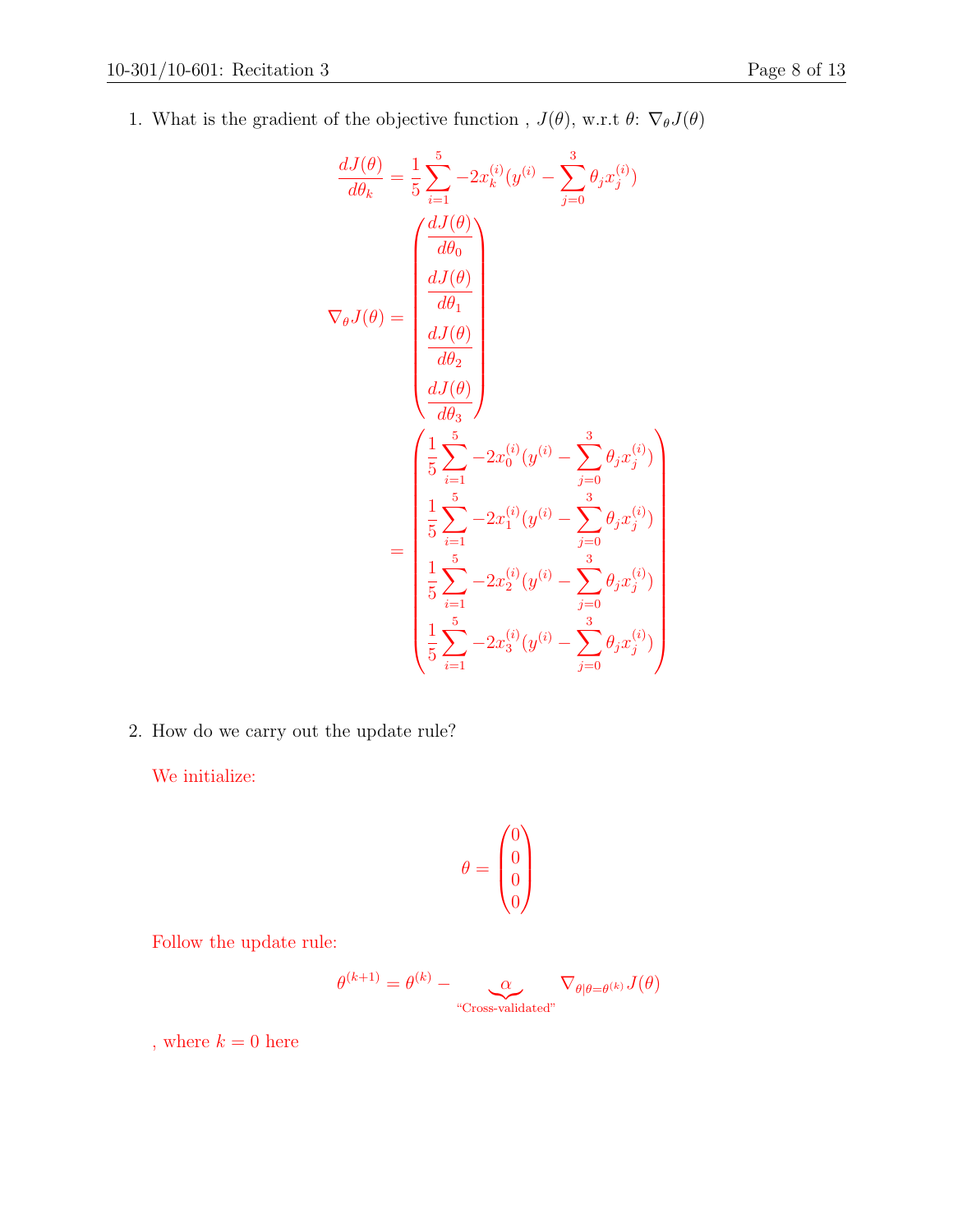$$
\frac{1}{5} \sum_{i=1}^{5} -2x_0^{(i)}(y^{(i)} - \sum_{j=0}^{3} \theta_j x_j^{(i)}) = \frac{-2}{5} \cdot (2 + 4 + 7 + 8 + 11)
$$
  
\n
$$
= -12.8
$$
  
\n
$$
\frac{1}{5} \sum_{i=1}^{5} -2x_1^{(i)}(y^{(i)} - \sum_{j=0}^{3} \theta_j x_j^{(i)}) = \frac{-2}{5} \cdot (2 + 8 + 21 + 32 + 55)
$$
  
\n
$$
= -47.2
$$
  
\n
$$
\frac{1}{5} \sum_{i=1}^{5} -2x_2^{(i)}(y^{(i)} - \sum_{j=0}^{3} \theta_j x_j^{(i)}) = \frac{-2}{5} \cdot (-4 - 20 - 42 - 64 - 121)
$$
  
\n
$$
= 100.4
$$
  
\n
$$
\frac{1}{5} \sum_{i=1}^{5} -2x_3^{(i)}(y^{(i)} - \sum_{j=0}^{3} \theta_j x_j^{(i)}) = \frac{-2}{5} \cdot (6 + 32 + 63 + 96 + 154)
$$
  
\n
$$
= -140.4
$$

$$
\therefore \theta^{(1)} = \theta^{(0)} - \alpha \nabla_{\theta | \theta = \theta^{(0)}} J(\theta)
$$

$$
= \begin{pmatrix} 0 \\ 0 \\ 0 \\ 0 \end{pmatrix} - 0.1 \begin{pmatrix} -12.8 \\ -47.2 \\ 100.4 \\ -140.4 \end{pmatrix}
$$

$$
= \begin{pmatrix} 1.28 \\ 4.72 \\ -10.4 \\ 14.4 \end{pmatrix}
$$

\*Convexity of objective function ensures that the local min(max) of the function is the global min(max).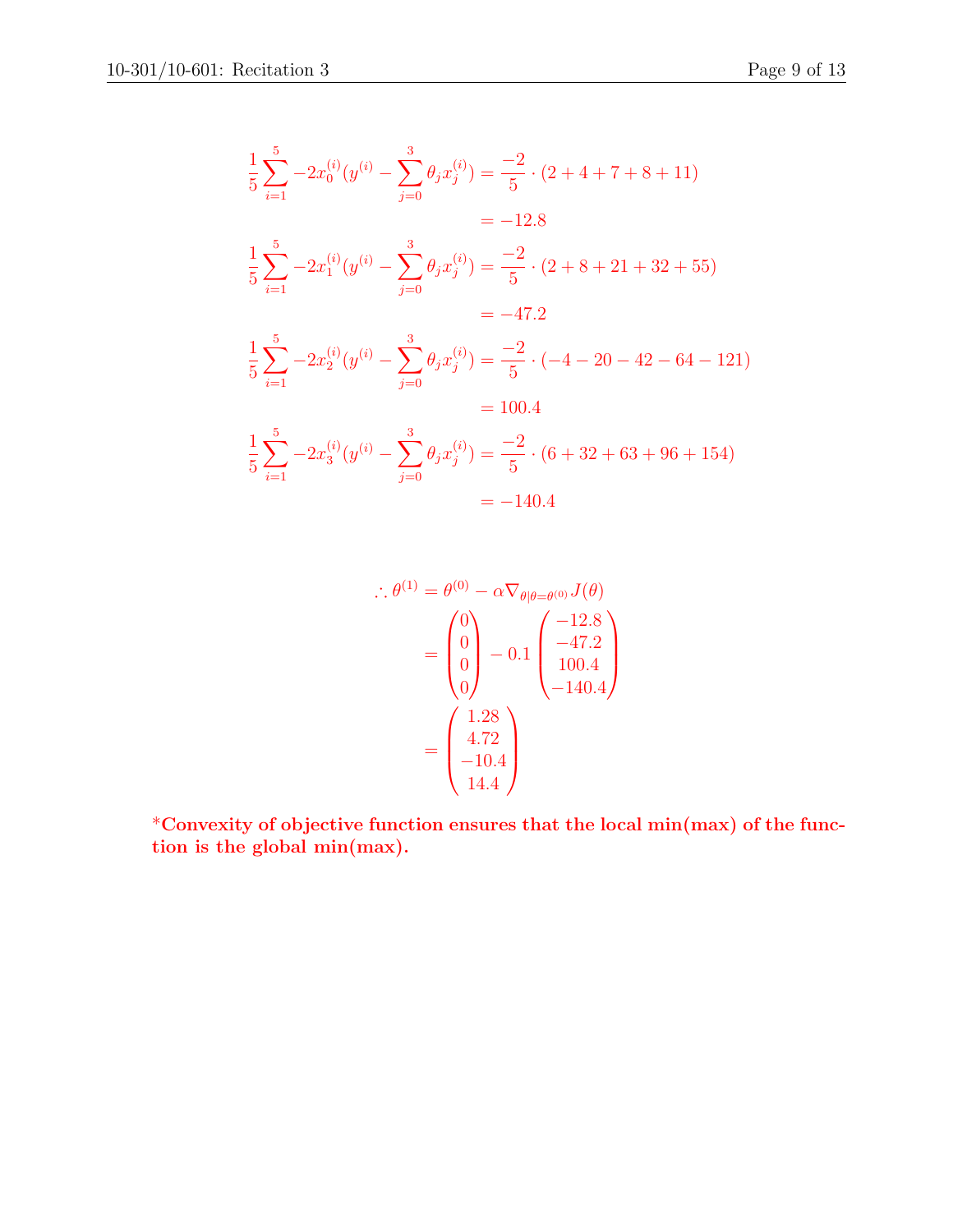## 4 Perceptron

#### 4.1 Perceptron Mistake Bound Guarantee

If a dataset has margin  $\gamma$  and all points inside a ball of radius R, then the perceptron makes less than or equal to  $(R/\gamma)^2$  mistakes.



Figure 6: Perceptron Mistake Bound Setup

### 4.2 Definitions

Margin:

- The margin of example x wrt a linear separator w is the (absolute) distance from x to the plane  $w \cdot x = 0$ .
- The margin  $\gamma_w$  of a set of examples S wrt a linear separator w is the smallest margin over points  $x \in S$ .
- The margin  $\gamma$  of a set of examples S is the maximum  $\gamma_w$  over all linear separators w.

**Linear Separability:** For a binary classification problem, a set of examples  $S$  is linearly separable if there exists a linear decision boundary that can separate the points.

We say (batch) perceptron algorithm has converged when it stops making mistakes on the training data.

### 4.3 Theorem: Block, Novikoff

Given dataset  $D = (x^{(i)}, y^{(i)})_{i=1}^N$ . Suppose:

- 1. Finite size inputs:  $||x^{(i)}|| \leq R$
- 2. Linearly separable data:  $\exists \theta^*$  and  $\gamma > 0$  s.t.  $||\theta^*|| = 1$  and  $y^{(i)}(\theta^* \cdot x^{(i)}) \ge \gamma, \forall i$

Then, the number of mistakes made by the Perceptron algorithm on this dataset is  $k \leq (R/\gamma)^2$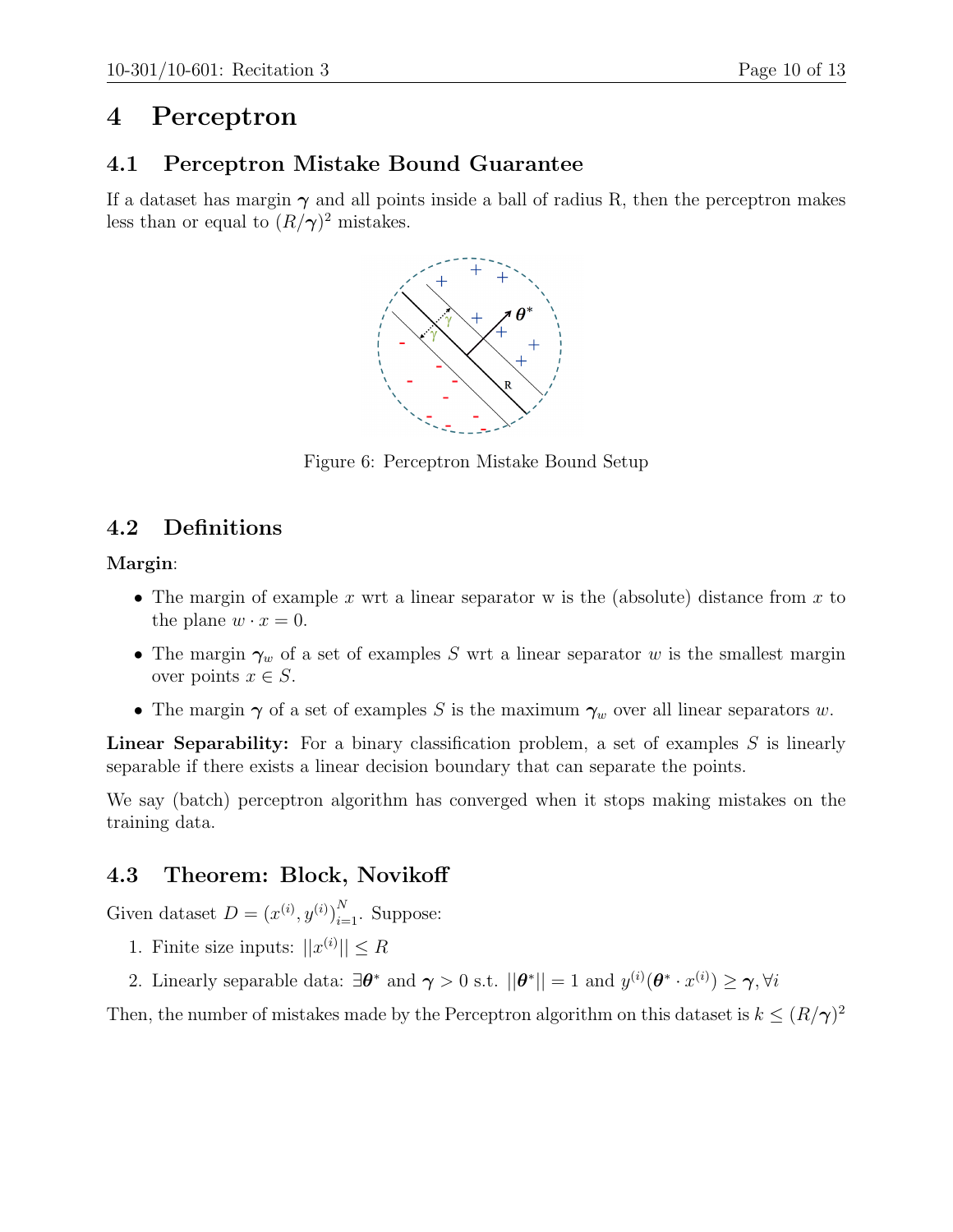#### Proof:

Part 1: For some A,  $Ak \le ||\boldsymbol{\theta}^*||$ 

 $\boldsymbol{\theta}^{(k+1)} \cdot \boldsymbol{\theta}^* = (\boldsymbol{\theta}^{(k)} + y^{(i)}x^{(i)}) \cdot \boldsymbol{\theta}^*$ , Perceptron algorithm update  $\bm{e} = \bm{\theta}^{(k)} \cdot \bm{\theta}^* + y^{(i)} (\bm{\theta}^* \cdot x^{(i)}))$  $\geq \boldsymbol{\theta}^{(k)} \cdot \boldsymbol{\theta}^* + \boldsymbol{\gamma}$ , by assumption  $\implies \theta^{(k+1)} \cdot \theta^* \geq k\gamma$ , by induction on k since  $\theta^{(1)} = 0$  $\Rightarrow ||\boldsymbol{\theta}^{(k+1)}|| \geq k\boldsymbol{\gamma}, \text{ since } ||w|| \times ||u|| \geq w \cdot u \text{ and } ||\boldsymbol{\theta}^*|| = 1$ 

Part 2: For some  $B, ||\boldsymbol{\theta}^*|| \leq B$ √ k

$$
||\boldsymbol{\theta}^{(k+1)}||^2 = ||\boldsymbol{\theta}^{(k)} + y^{(i)}x^{(i)}||^2, \text{ Perceptron algorithm update}
$$
  
\n
$$
= ||\boldsymbol{\theta}^{(k)}||^2 + (y^{(i)})^2||x^{(i)}||^2 + 2y^{(i)}(\boldsymbol{\theta}^{(k)} \cdot x^{(i)})
$$
  
\n
$$
\leq ||\boldsymbol{\theta}^{(k)}||^2 + (y^{(i)})^2||x^{(i)}||^2, \text{ since } k^{th} \text{ mistake } \implies y^{(i)}(\boldsymbol{\theta}^{(k)} \cdot x^{(i)}) \leq 0
$$
  
\n
$$
= ||\boldsymbol{\theta}^{(k)}||^2 + R^2, \text{ since } (y^{(i)})^2||x^{(i)}||^2 = ||x^{(i)}||^2 \leq R^2, \text{ by assumption and } (y^{(i)})^2 = 1
$$
  
\n
$$
\implies ||\boldsymbol{\theta}^{(k+1)}||^2 \leq kR^2, \text{ by induction on k since } (\theta^{(i)})^2 = 0
$$
  
\n
$$
\implies ||\boldsymbol{\theta}^{(k+1)}|| \leq \sqrt{k}R
$$

Part 3: Combine the bounds

$$
k\gamma \le ||\boldsymbol{\theta}^{(k+1)}|| \le \sqrt(k)R
$$
  

$$
\implies k \le (R/\gamma)^2
$$

- Perceptron will not converge.
- However, we can achieve a similar bound on the number of mistakes made in one pass (Freund, Schapire)

Main Takeaway: For linearly separable data, if the perceptron algorithm repeatedly cycles through the data, it will converge in a finite number of steps.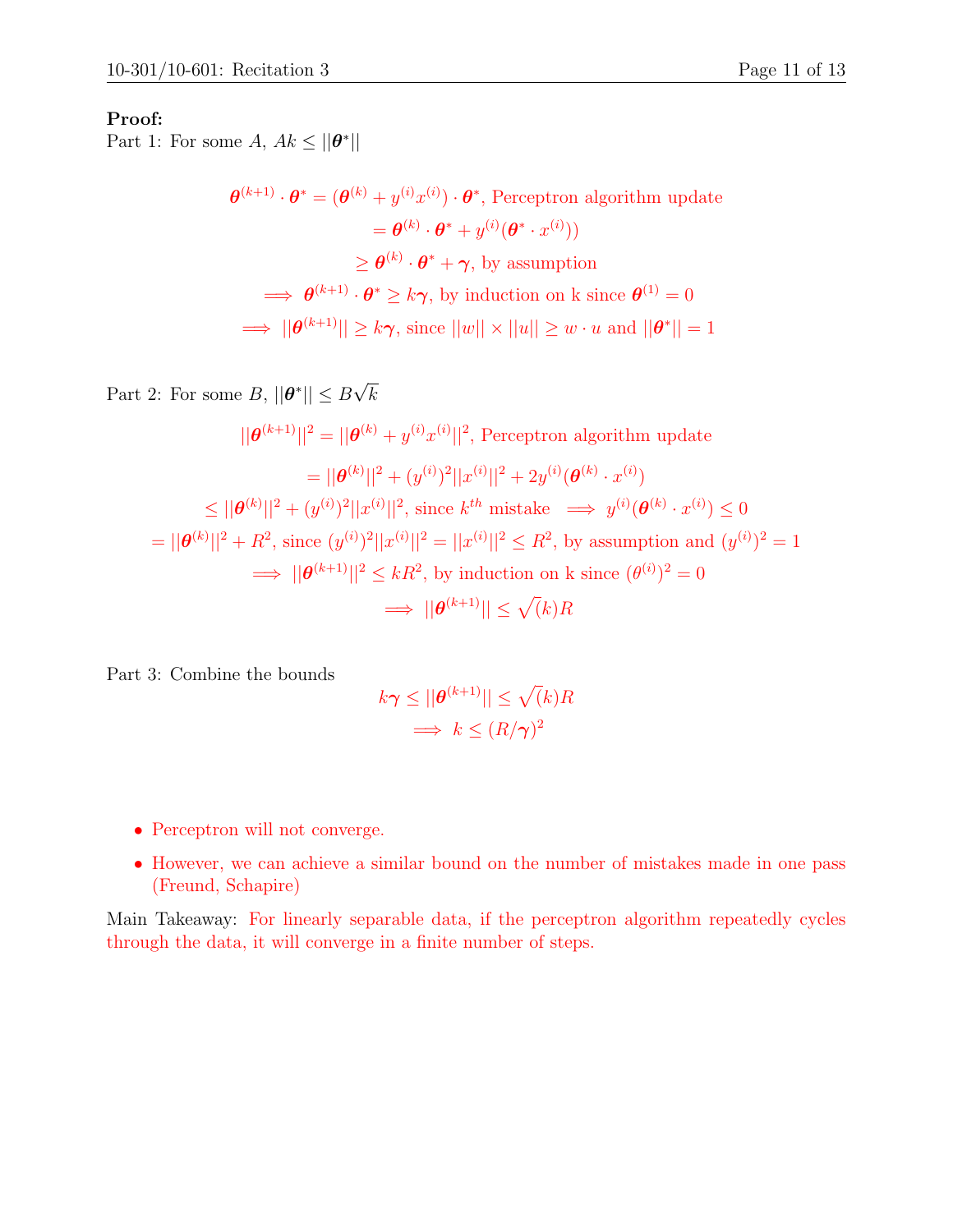# 5 Summary

## 5.1 k-NN

| Pros                                                                                                                                                                                                       | Cons                                                                                                                                                                                                                        | Inductive bias                                                                                                                       | When to use                                                                                                                                                       |  |
|------------------------------------------------------------------------------------------------------------------------------------------------------------------------------------------------------------|-----------------------------------------------------------------------------------------------------------------------------------------------------------------------------------------------------------------------------|--------------------------------------------------------------------------------------------------------------------------------------|-------------------------------------------------------------------------------------------------------------------------------------------------------------------|--|
| $\bullet$ Simple, minimal<br>assumptions<br>made about<br>data distribution<br>$\bullet$ No training of<br>parameters<br>$\bullet$ Can apply to<br>multi-class<br>problems and<br>use different<br>metrics | $\bullet$ Becomes slow as<br>dataset grows<br>$\bullet$ Requires<br>homogeneous<br>features<br>• Selection of $k$ is<br>tricky<br>$\bullet$ Imbalanced data<br>can lead to<br>misleading results<br>• Sensitive to outliers | $\bullet$ Similar (i.e.<br>nearby) points<br>should have<br>similar labels<br>$\bullet$ All label<br>dimensions are<br>created equal | $\bullet$ Small dataset<br>$\bullet$ Small<br>dimensionality<br>$\bullet$ Data is clean (no<br>missing data)<br>$\bullet$ Inductive bias is<br>strong for dataset |  |

## 5.2 Linear regression

| Pros                                                                      | $\bf Cons$                                                          | Inductive bias                                                                                                                                   | When to use                                                                                  |
|---------------------------------------------------------------------------|---------------------------------------------------------------------|--------------------------------------------------------------------------------------------------------------------------------------------------|----------------------------------------------------------------------------------------------|
| $\bullet$ Easy to<br>understand and<br>train<br>• Closed form<br>solution | • Sensitive to noise<br>(other than<br>zero-mean<br>Gaussian noise) | $\bullet$ The<br>relationship<br>between the<br>inputs x and<br>output y is<br>linear. <i>i.e.</i><br>hypothesis<br>space is Linear<br>Functions | $\bullet$ Most cases (can be<br>extended by adding<br>non-linear feature<br>transformations) |

### 5.3 Decision Tree

| Pros                                                                             | Cons                                                                                                              | Inductive bias                                                                                            | When to use                                                                |
|----------------------------------------------------------------------------------|-------------------------------------------------------------------------------------------------------------------|-----------------------------------------------------------------------------------------------------------|----------------------------------------------------------------------------|
| $\bullet$ Easy to<br>understand and<br>interpret<br>• Very fast for<br>inference | $\bullet$ Tree may grow very<br>large and tend to<br>overfit.<br>$\bullet$ Greedy behaviour<br>may be sub-optimal | $\bullet$ Prefer the<br>smallest tree<br>consistent $w/$<br>the training<br>data (i.e. $0$<br>error rate) | $\bullet$ Most cases.<br>Random forests are<br>widely used in<br>industry. |